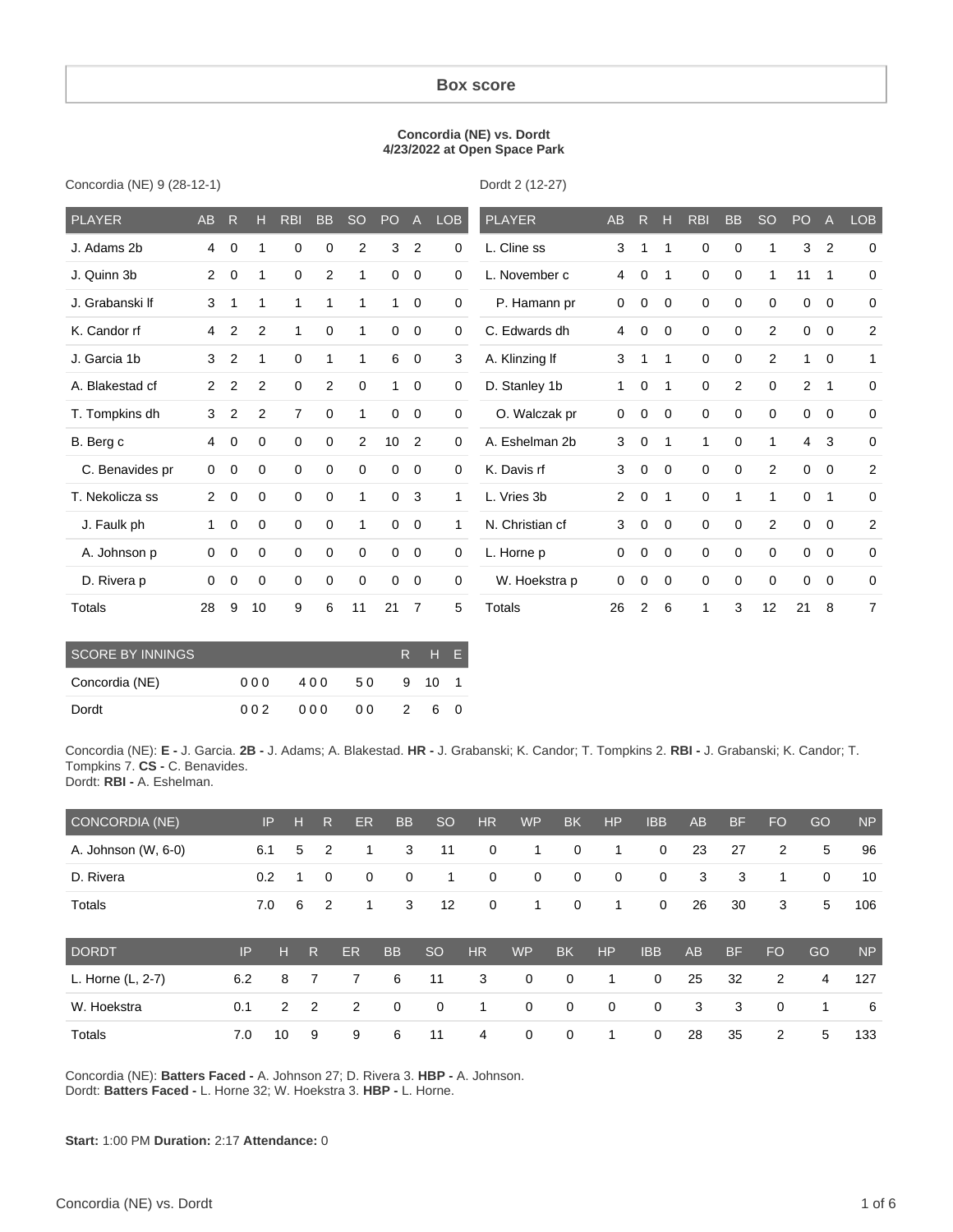Weather: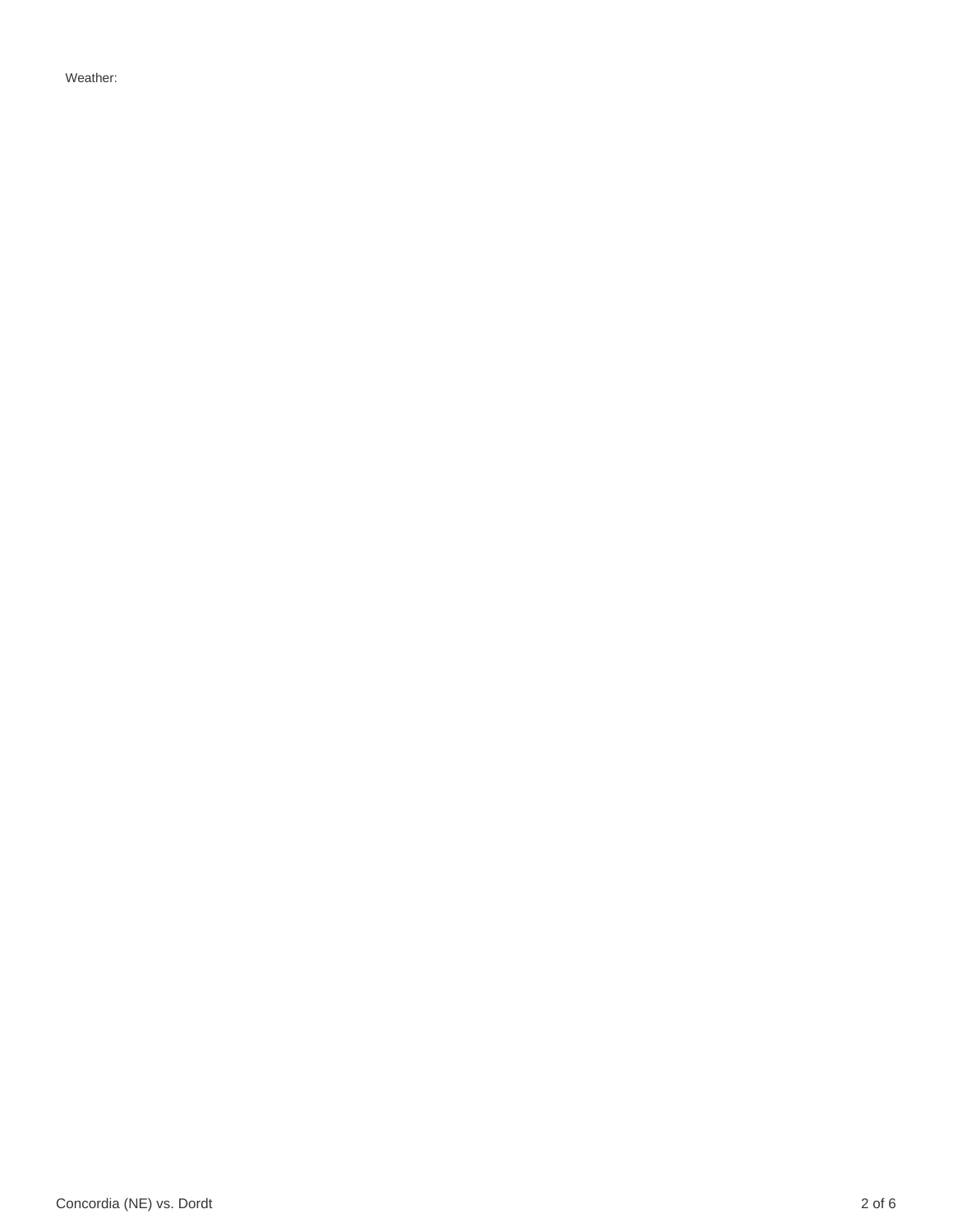# **Scoring Summary**

| <b>INNINGS</b>        | <b>PLAY</b>                                                                                  | $V - H$ |
|-----------------------|----------------------------------------------------------------------------------------------|---------|
| Dordt<br>3rd          | L. Cline scored on a wild pitch, unearned.                                                   | $0 - 1$ |
| Dordt<br>3rd          | A. Eshelman singled to center field, RBI; D. Stanley advanced to second; A. Klinzing scored. | $0 - 2$ |
| Concordia (NE)<br>4th | T. Tompkins homered, 4 RBI; A. Blakestad scored; J. Garcia scored; K. Candor scored.         | $4 - 2$ |
| Concordia (NE)<br>7th | J. Grabanski homered, RBI.                                                                   | $5 - 2$ |
| Concordia (NE)<br>7th | K. Candor homered, RBI.                                                                      | $6 - 2$ |
| Concordia (NE)<br>7th | T. Tompkins homered, 3 RBI; A. Blakestad scored; J. Garcia scored.                           | $9 - 2$ |

# **All Plays**

# **Concordia (NE) Top of 1st Inning**

J. Adams doubled.

J. Quinn struck out swinging. (1 out)

J. Grabanski walked.

K. Candor reached on a fielder's choice; J. Grabanski out at second 2b to ss; J. Adams advanced to third. (2 out)

J. Garcia reached on a fielder's choice; K. Candor out at second ss to 2b. (3 out)

**Inning Summary: 0 Runs , 1 Hits , 0 Errors , 2 LOB**

## **Dordt Bottom of 1st Inning**

A. Johnson to p.

L. Cline singled through the left side.

L. November grounded out to ss; L. Cline advanced to second. (1 out)

C. Edwards flied out to lf. (2 out)

A. Klinzing struck out swinging, out at first c to 1b. (3 out)

**Inning Summary: 0 Runs , 1 Hits , 0 Errors , 1 LOB**

## **Concordia (NE) Top of 2nd Inning**

A. Blakestad doubled to left field.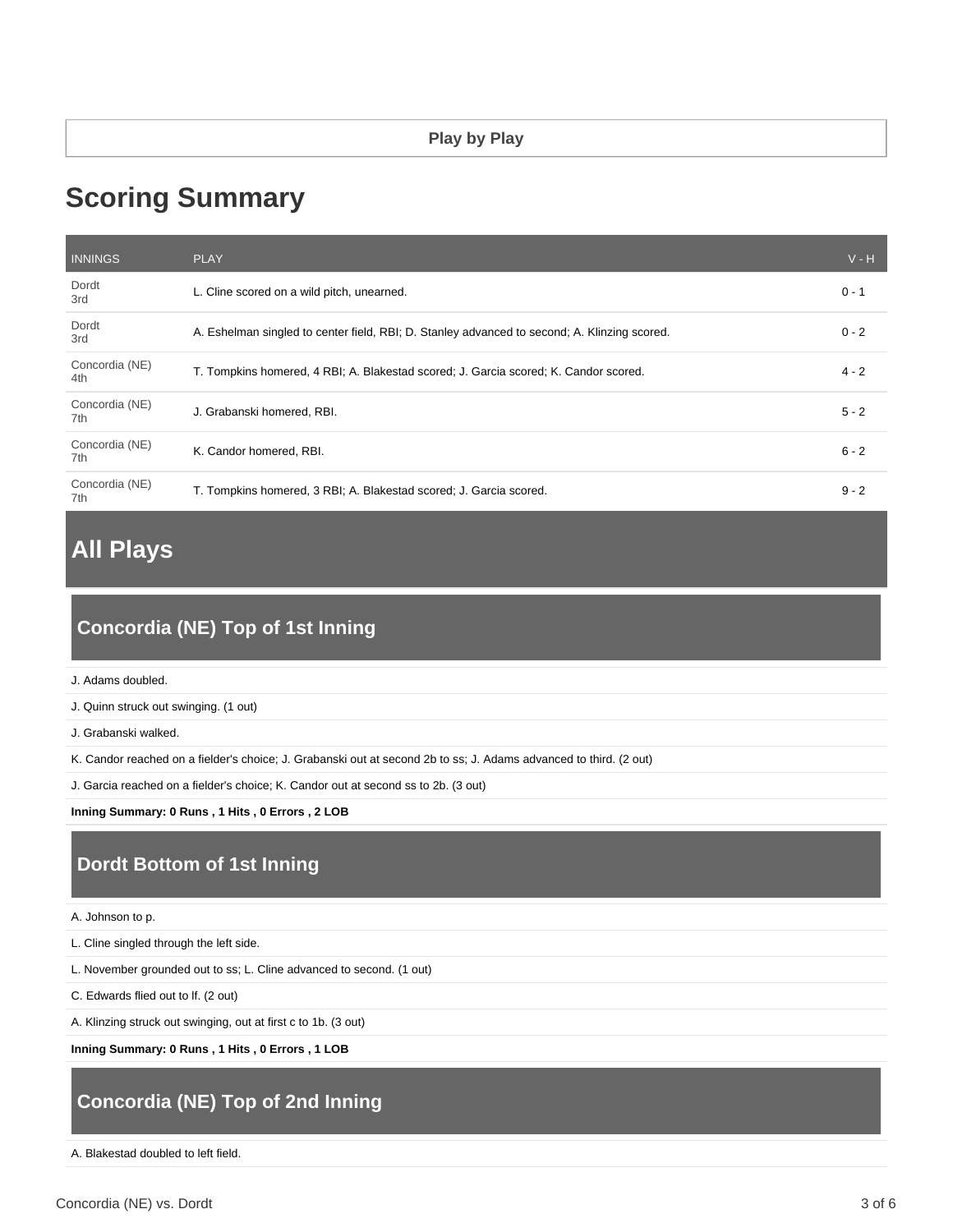T. Tompkins hit by pitch.

B. Berg reached on a fielder's choice; T. Tompkins out at second 1b to 2b; A. Blakestad advanced to third. (1 out)

C. Benavides pinch ran for B. Berg.

C. Benavides out at second c to ss, caught stealing. (2 out)

T. Nekolicza popped up to ss. (3 out)

**Inning Summary: 0 Runs , 1 Hits , 0 Errors , 1 LOB**

#### **Dordt Bottom of 2nd Inning**

B. Berg to c for C. Benavides.

- D. Stanley walked.
- A. Eshelman struck out looking. (1 out)
- K. Davis struck out swinging. (2 out)

L. Vries walked; D. Stanley advanced to second.

N. Christian grounded out to ss. (3 out)

**Inning Summary: 0 Runs , 0 Hits , 0 Errors , 2 LOB**

#### **Concordia (NE) Top of 3rd Inning**

J. Adams struck out swinging. (1 out)

J. Quinn walked.

J. Grabanski grounded into double play 3b to 2b to 1b; J. Quinn out on the play. (3 out)

**Inning Summary: 0 Runs , 0 Hits , 0 Errors , 0 LOB**

#### **Dordt Bottom of 3rd Inning**

L. Cline hit by pitch.

- L. Cline advanced to second on an error by 1b.
- L. November grounded out to 2b; L. Cline advanced to third. (1 out)

C. Edwards lined out to 2b. (2 out)

#### **L. Cline scored on a wild pitch, unearned.**

A. Klinzing singled through the left side.

D. Stanley singled through the right side; A. Klinzing advanced to second.

**A. Eshelman singled to center field, RBI; D. Stanley advanced to second; A. Klinzing scored.**

K. Davis struck out swinging, out at first c to 1b. (3 out)

**Inning Summary: 2 Runs , 3 Hits , 1 Errors , 2 LOB**

# **Concordia (NE) Top of 4th Inning**

K. Candor singled through the left side.

J. Garcia singled to left field; K. Candor advanced to second.

J. Garcia advanced to second on a passed ball; K. Candor advanced to third on a passed ball.

A. Blakestad walked.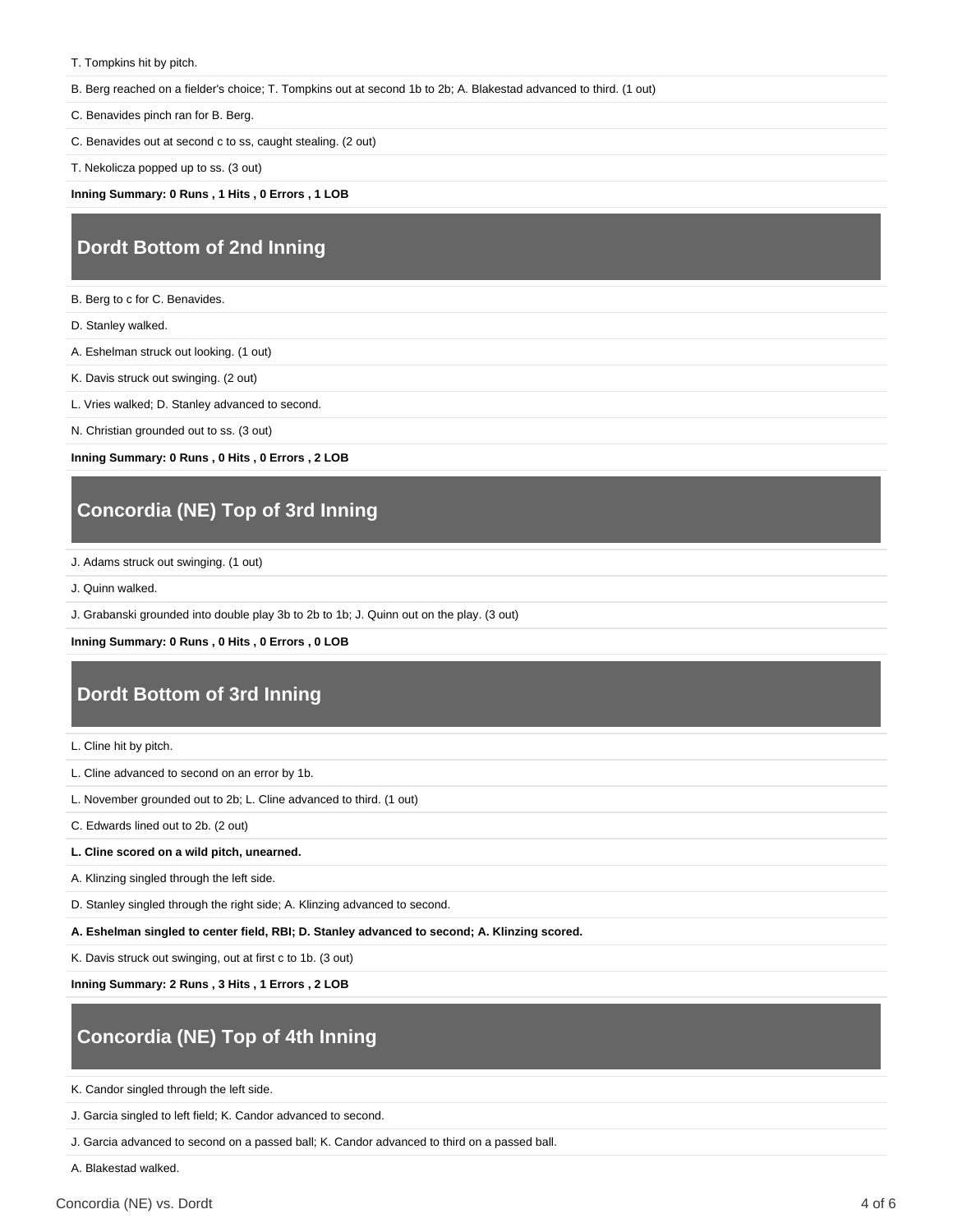#### **T. Tompkins homered, 4 RBI; A. Blakestad scored; J. Garcia scored; K. Candor scored.**

B. Berg struck out swinging. (1 out)

T. Nekolicza struck out looking. (2 out)

J. Adams struck out swinging. (3 out)

**Inning Summary: 4 Runs , 3 Hits , 0 Errors , 0 LOB**

#### **Dordt Bottom of 4th Inning**

L. Vries struck out looking. (1 out)

N. Christian struck out looking. (2 out)

L. Cline struck out looking. (3 out)

**Inning Summary: 0 Runs , 0 Hits , 0 Errors , 0 LOB**

# **Concordia (NE) Top of 5th Inning**

J. Quinn walked.

J. Grabanski struck out swinging. (1 out)

K. Candor struck out looking. (2 out)

J. Garcia struck out swinging. (3 out)

**Inning Summary: 0 Runs , 0 Hits , 0 Errors , 1 LOB**

### **Dordt Bottom of 5th Inning**

L. November struck out swinging. (1 out)

C. Edwards struck out swinging. (2 out)

A. Klinzing struck out swinging. (3 out)

**Inning Summary: 0 Runs , 0 Hits , 0 Errors , 0 LOB**

## **Concordia (NE) Top of 6th Inning**

A. Blakestad walked.

T. Tompkins struck out swinging. (1 out)

B. Berg struck out swinging. (2 out)

J. Faulk pinch hit for T. Nekolicza.

J. Faulk struck out looking. (3 out)

**Inning Summary: 0 Runs , 0 Hits , 0 Errors , 1 LOB**

#### **Dordt Bottom of 6th Inning**

T. Nekolicza to ss for J. Faulk.

D. Stanley walked.

O. Walczak pinch ran for D. Stanley.